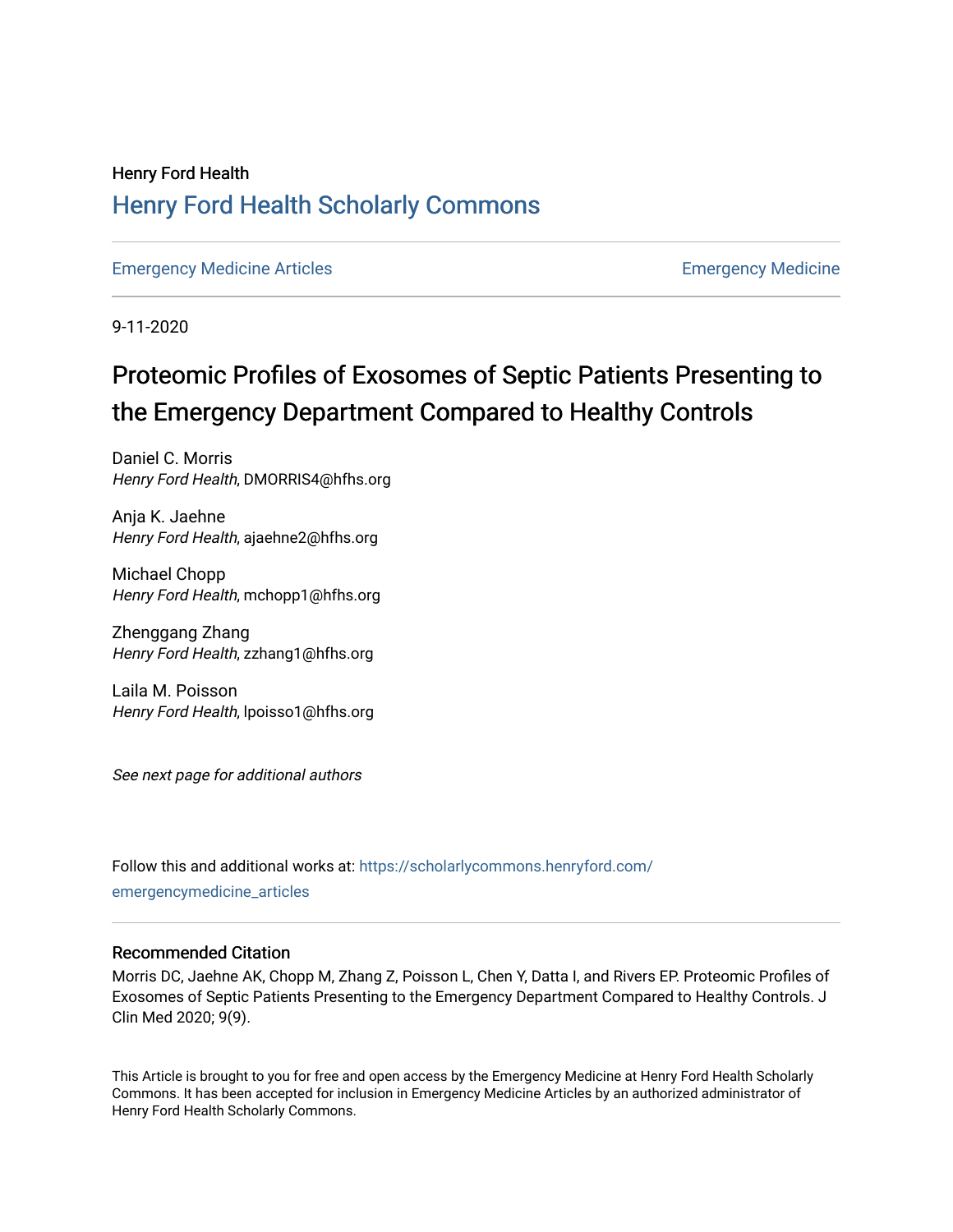### Authors

Daniel C. Morris, Anja K. Jaehne, Michael Chopp, Zhenggang Zhang, Laila M. Poisson, Yalei Chen, Indrani Datta, and Emanuel P. Rivers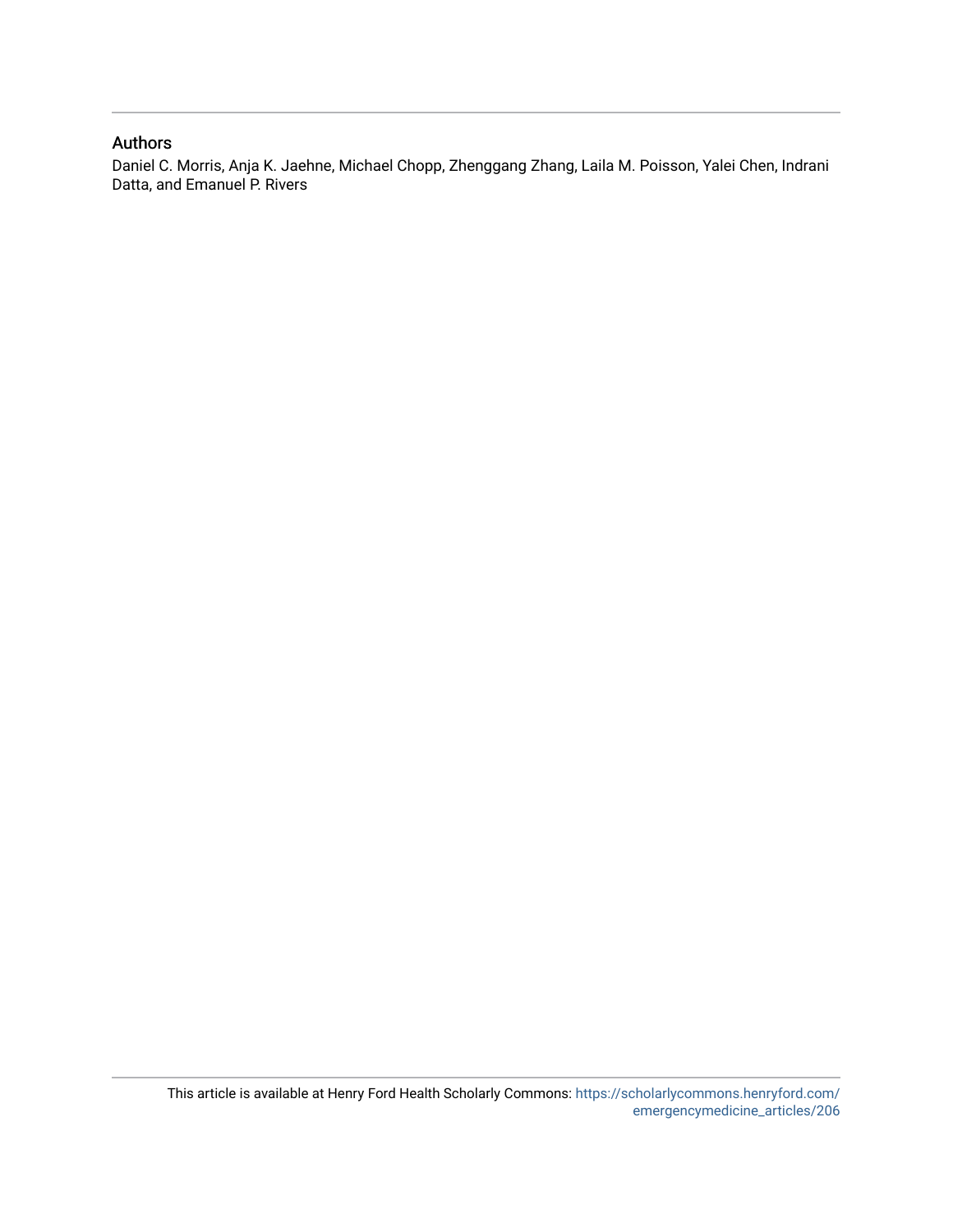

*Article*

# **Proteomic Profiles of Exosomes of Septic Patients Presenting to the Emergency Department Compared to Healthy Controls**

**Daniel C. Morris 1,2 [,](https://orcid.org/0000-0002-9113-0614) Anja K. Jaehne 1,\* [,](https://orcid.org/0000-0002-0744-2886) Michael Chopp <sup>2</sup> , Zhanggang Zhang <sup>2</sup> , Laila Poisson <sup>3</sup> , Yalei Chen <sup>3</sup> , Indrani Datta <sup>3</sup> and Emanuel P. Rivers 1,4**

- <sup>1</sup> Department of Emergency Medicine, Henry Ford Hospital, Detroit, MI 48202, USA; DMorris4@hfhs.org (D.C.M.); ERivers1@hfhs.org (E.P.R.)
- <sup>2</sup> Department of Neurology Research, Henry Ford Hospital, Detroit, MI 48202, USA; MChopp1@hfhs.org (M.C.); ZZhang1@hfhs.org (Z.Z.)
- <sup>3</sup> Department of Public Health Sciences, Henry Ford Hospital, Detroit, MI 48202, USA; LPoisso1@hfhs.org (L.P.); YChen4@hfhs.org (Y.C.); IDatta1@hfhs.org (I.D.)
- <sup>4</sup> Department of Surgical Critical Care, Henry Ford Hospital, Detroit, MI 48202, USA
- **\*** Correspondence: AJaehne2@hfhs.org; Tel.: +1-313-916-8877

Received: 17 July 2020; Accepted: 8 September 2020; Published: 11 September 2020



**Abstract:** Background: Septic Emergency Department (ED) patients provide a unique opportunity to investigate early sepsis. Recent work focuses on exosomes, nanoparticle-sized lipid vesicles (30–130 nm) that are released into the bloodstream to transfer its contents (RNA, miRNA, DNA, protein) to other cells. Little is known about how early changes related to exosomes may contribute to the dysregulated inflammatory septic response that leads to multi-organ dysfunction. We aimed to evaluate proteomic profiles of plasma derived exosomes obtained from septic ED patients and healthy controls. Methods: This is a prospective observational pilot study evaluating a plasma proteomic exosome profile at an urban tertiary care hospital ED using a single venipuncture blood draw, collecting 40 cc Ethylenediaminetetraacetic acid (EDTA) blood. Measurements: We recruited seven patients in the ED within 6 h of their presentation and five healthy controls. Plasma exosomes were isolated using the Invitrogen Total Exosome Isolation Kit. Exosome proteomic profiles were analyzed using fusion mass spectroscopy and Proteome Discoverer. Principal component analysis (PCA) and differential expression analysis (DEA) for sepsis versus control was performed. Results: PCA of 261 proteins demonstrated septic patients and healthy controls were distributed in two groups. DEA revealed that 62 (23.8%) proteins differed between the exosomes of septic patients and healthy controls, *p*-value < 0.05. Adjustments using the False Discovery Rate (FDR) showed 23 proteins remained significantly different (FDR < 0.05) between sepsis and controls. Septic patients and controls were classified into two distinct groups by hierarchical clustering using the 62 nominally DE proteins. After adjustment multiple comparisons, three acute phase proteins remained significantly different between patients and controls: Serum amyloid A-1, C-reactive protein and Serum Amyloid A-2. Inflammatory response proteins immunoglobulin heavy constant ∆ and Fc-fragment of IgG binding protein were increased. Conclusion: Exosome proteomic profiles of septic ED patients differ from their healthy counterparts with regard to acute phase response and inflammation.

**Keywords:** sepsis; septic shock; exosomes; proteomic profiles; healthy volunteers; emergency department

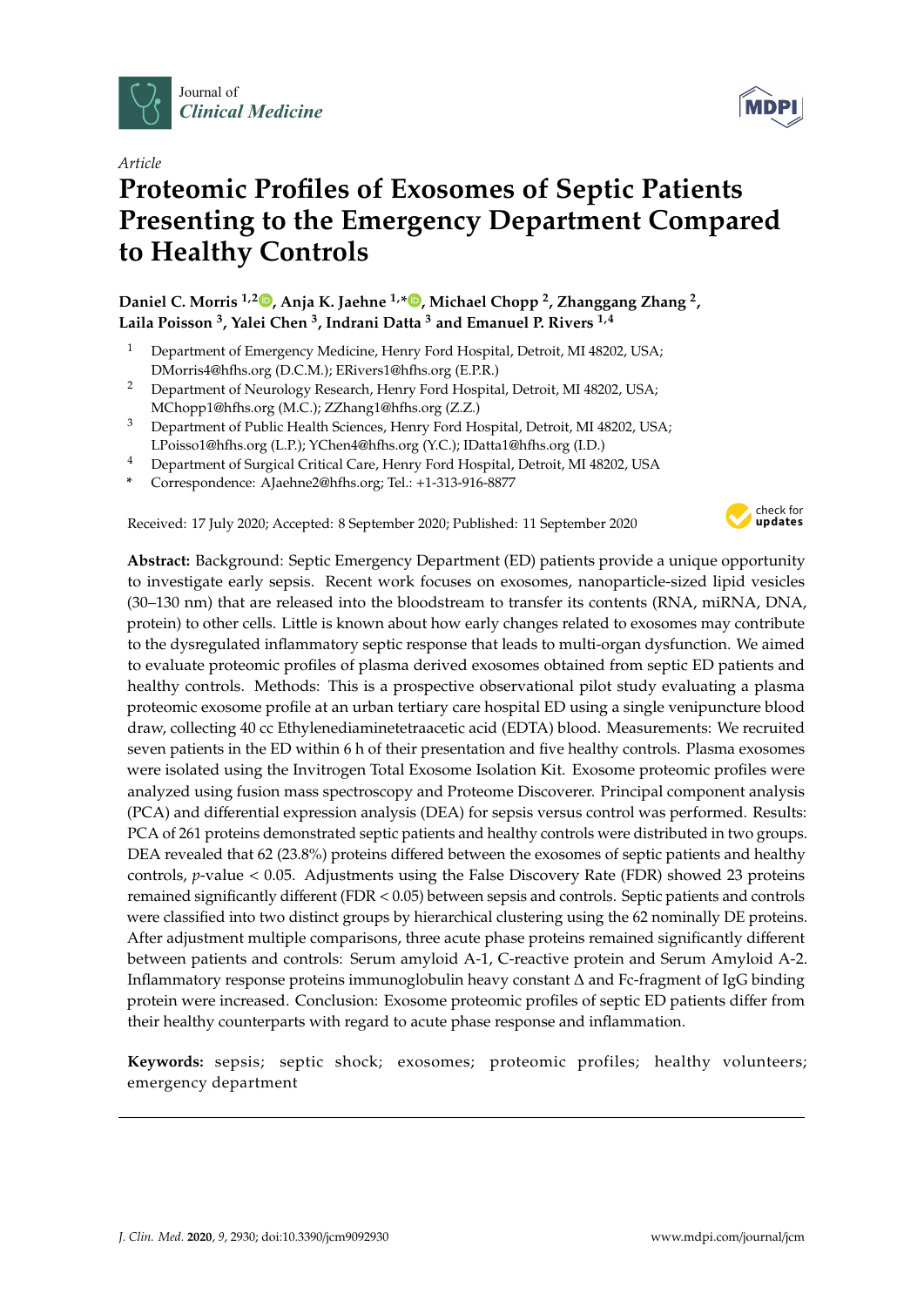#### **1. Introduction**

Sepsis is the dysregulated immune host's response to systemic infection often resulting in multi-organ dysfunction and death [\[1–](#page-12-0)[3\]](#page-12-1). Each year more than 1.5 million patients present with sepsis in the United States [\[4\]](#page-12-2). Timely administration of intravenous fluids, antibiotics and vasoactive agents in the case of hypotension, has been the traditional treatment of sepsis; however, morbidity and mortality remain high. Exosomes are secreted small extracellular vesicles (30–100 nm) that contain protein, lipids, DNA and RNA (including mRNA, microRNA and long non-coding RNA) all of which are transferred from cell to cell to facilitate intercellular communication in both physiological and disease states [\[5,](#page-12-3)[6\]](#page-12-4). Emerging data suggest that exosomes are involved in sepsis development and progression. A recent publication showed that the degree of organ failure and mortality in septic patients is related to higher concentrations of exosome protein content as measured via an Enzyme-linked immunosorbent assay (ELISA) [\[7\]](#page-12-5). Additionally, previous research showed that exosomes isolated from septic patients induce superoxide production, endothelial cell apoptosis and myocardial depression in isolated heart and papillary muscles preparations [\[8–](#page-12-6)[11\]](#page-12-7). In addition, exosomes isolated from septic patients showed differential expression of microRNAs that were associated with the inflammatory response [\[12\]](#page-12-8). Other research suggests that exosomes may mitigate the inflammatory response [\[13\]](#page-12-9). Most research in this field has to-date been conducted in patients with established and treated sepsis and evaluated changes in targeted proteomic profiles over time. [\[14\]](#page-12-10) Collectively, these studies suggest that exosomes from septic patients may influence the course and severity of sepsis and investigation of these exosomes may provide clues to the treatment of the disease.

The Emergency Department (ED) has become a vital link in the treatment of sepsis as early and timely administration of fluids, antibiotics and vasopressors has been shown to reduce morbidity and mortality [\[15\]](#page-12-11). Most studies involving exosomes in sepsis are recruited from the Intensive Care Unit (ICU); however, the clinical relevance of this pilot study is to investigate human septic exosomes recruited from the ED, the earliest possible presentation. To our knowledge a global proteomic analysis of exosomes obtained from septic patients during the earliest presentation has not been reported to date. We performed proteomic analysis of these septic exosomes and compared them with the proteomic profiles of exosomes derived from healthy volunteers. We hypothesized the exosomal proteomic profiles would differ between septic patients recruited in this earliest phase of sepsis presentation when compared to healthy controls.

#### **2. Experimental Section**

#### *2.1. Patient Recruitment Criteria*

This single-center observational pilot study at a tertiary care academic hospital was approved by the Henry Ford Hospital Institutional Review Board (IRB 11000). Consent was obtained from patients or their representative for blood draw (40 cc). We recruited 7 septic ED patients and 5 healthy controls on two separate occasions. Inclusion criteria were patients with suspected infection with the order of broad spectrum antibiotics and order of blood cultures and 2 Systemic Inflammatory Response Syndrome (SIRS) criteria (heart rate > 90 bpm, respiratory rate > 20 breath per minute or  $pCO_2 > 32$  mmHg, temperature < 36 °C or >38 °C and/or White Blood Cells (WBC) < 4 K/mL or  $>$  2 K/mL or  $>$ 10% immature cells). At least one organ dysfunction such as lactate  $>$ 2 mg/dL or hypotension with Systolic Blood Pressure (SBP) < 90 mmHg, mean arterial pressure ≤ 65 mmHg or vasopressor use and any other new end-organ dysfunction had to be present for enrollment. Exclusion criteria were age < 18 years, known pregnancy and the inability to obtain written consent from a patient or the surrogate. Patients had to be enrolled within 6 h of ED arrival.

#### *2.2. Isolation and Characterization of Plasma Exosomes*

Blood was collected via a singular venipuncture into standard 4 mL EDTA tubes, kept at room temperature and sample processing (centrifugation for 15 min at 2000× *g*) within 30 min following by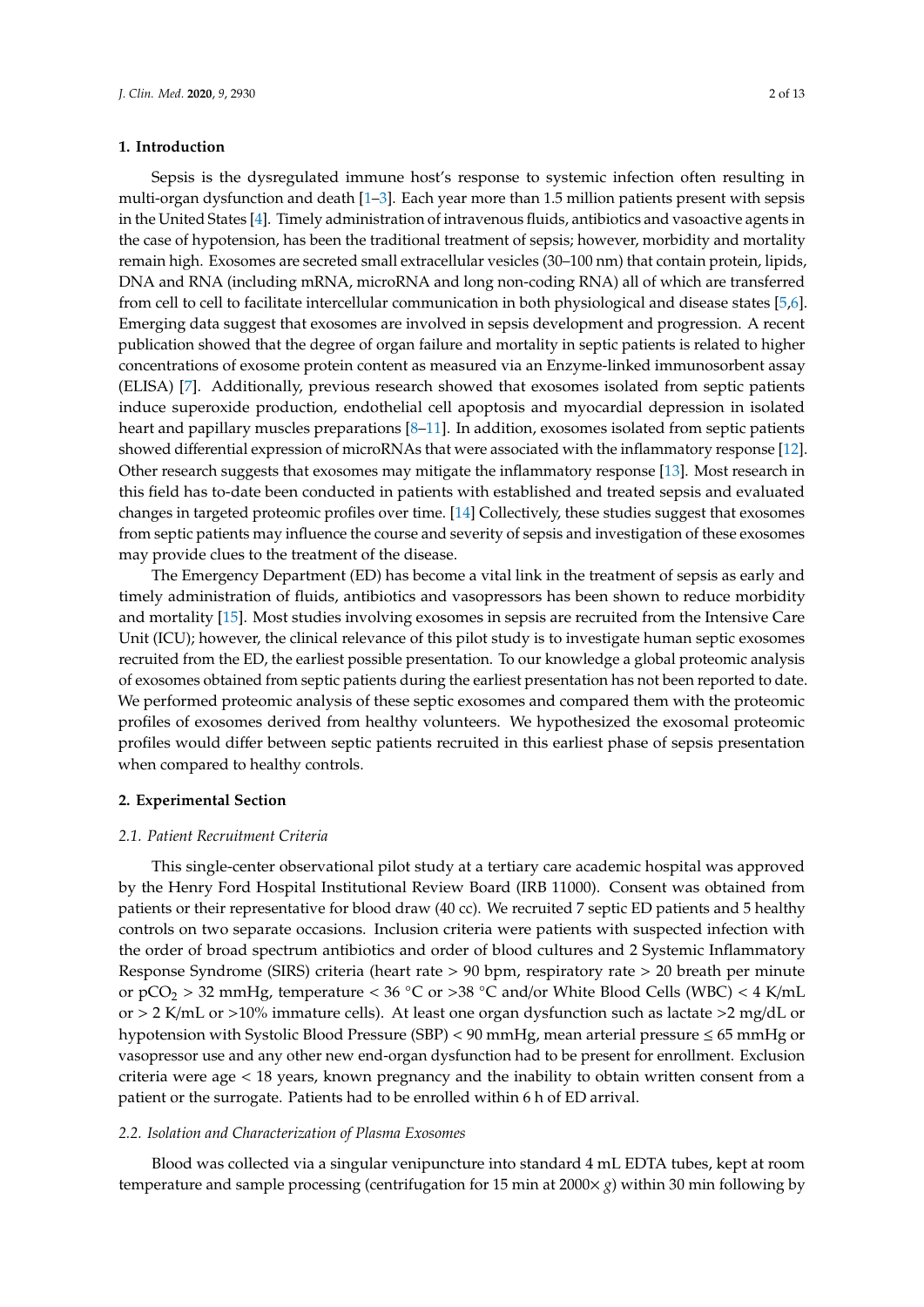freezing of 1 mL aliquots at −80 ◦C. Exosomes were isolated using the Invitrogen™ Total Exosome Isolation Kit following manufacturer's instructions. Identification of exosomes was verified by transmission electron microscopy (TEM) as well as Western Blot detection of common exosomal proteins with antibodies (Abcam, Cambridge, MA, USA) against CD-63 (1:1000) and CD-81 (1:1000). We quantitated the exosomes by measuring the total protein concentration, assessed by the micro bicinchoninic acid (BCA) protocol (Pierce, Rockford, IL, USA).

#### *2.3. Proteomics*

50 µg of each exosome sample was buffered with 40 mM Tris pH 8, then reduced with 5 mM dithiothreitol and alkylated with 15 mM iodoacetamide. Excess iodoacetamide was quenched with an additional 5 mM dithiothreitol. Overnight digestion was performed with sequencing-grade trypsin (Promega, Madison, WI, USA) in 0.3 M urea and 0.3% deoxycholate. Digests were acidified with 0.5% trifluoroacetic acid and fractionated using the High pH Reversed-Phase Peptide Fractionation Kit (ThermoFisher Scientific, San Jose, CA, USA) following the manufacturers protocol. Elution buffers for fractionation consisted of 5%, 7.5%, 10%, 12.5%, 15%, 17.5%, 20% and 50% acetonitrile in 0.1% triethylamine.

High pH fractions were acidified and analyzed by reversed-phase chromatography (Acclaim PepMap100 C18 column, ThermoScientific, Waltham, MA, USA), followed by ionization with the Nanospray Flex Ion Source (ThermoScientific, Waltham, MA, USA), and introduced into a Fusion mass spectrometer (ThermoScientific Waltham, MA, USA) over 2 h. MS1 scans were collected at 120 K resolution and MS2 scans for abundant species were collected in the ion trap for 5 s following each MS1 scan.

Raw data were analyzed using Sequest (Thermo Fisher Scientific; in Proteome Discoverer 2.1.1.21, Thermo Fisher Scientific) and X! Tandem (TheGPM, thegpm.org; version CYCLONE (2010.12.01.1), Rockville, MD, USA). Sequest was set up to search the Uniprot complete human database (downloaded 14 July 2017, 20,145 entries) assuming the digestion enzyme trypsin. X! Tandem was set up to search a subset of the same database containing only proteins identified by Sequest. Sequest and X!Tandem were searched with a fragment ion mass tolerance of 0.6 Da and a parent ion tolerance of 10 PPM. Carbamidomethylation of cysteine was specified in Sequest and X!Tandem as a fixed modification. Deamidation of asparagine and glutamine, oxidation of methionine, and acetylation of the n-terminus were specified in Sequest as variable modifications. Ammonia-loss of the n-terminus, deamidation of asparagine and glutamine, oxidation of methionine, and acetylation of the n-terminus were specified in X!Tandem as variable modifications.

Scaffold (version Scaffold\_4.11.0, Proteome Software Inc., Portland, OR, USA) was used to validate MS/MS based peptide and protein identifications. Peptide identifications were accepted if they could be established at greater than 98.0% probability to achieve an false discovery rate (FDR) less than 1.0% using a reversed database search. Peptide Probabilities from Sequest were assigned by the Scaffold Local FDR algorithm. Peptide Probabilities from X! Tandem were assigned by the Peptide Prophet algorithm [\[15,](#page-12-11)[16\]](#page-12-12) with Scaffold delta-mass correction. Protein identifications were accepted if they could be established at greater than 99.0% probability to achieve an FDR less than 1.0% and contained at least 2 identified peptides. Protein probabilities were assigned by the Protein Prophet algorithm [\[17\]](#page-12-13). Proteins that contained similar peptides and could not be differentiated based on MS/MS analysis alone were grouped to satisfy the principles of parsimony.

#### *2.4. Statistical Methods*

Spectral counts were used for protein quantification. Counts were normalized by total protein count per sample and  $log<sup>2</sup>$  transformed. Correction of the batch standardizes the expression data through linear regression and estimates batch effects through the Empirical Bayes methods subsequently removing batch effects from the data. This was done using the ComBat method ("sva" package version 3.20, Bioconductor) [\[18\]](#page-12-14). This was necessary as patients had been enrolled and the proteomic analysis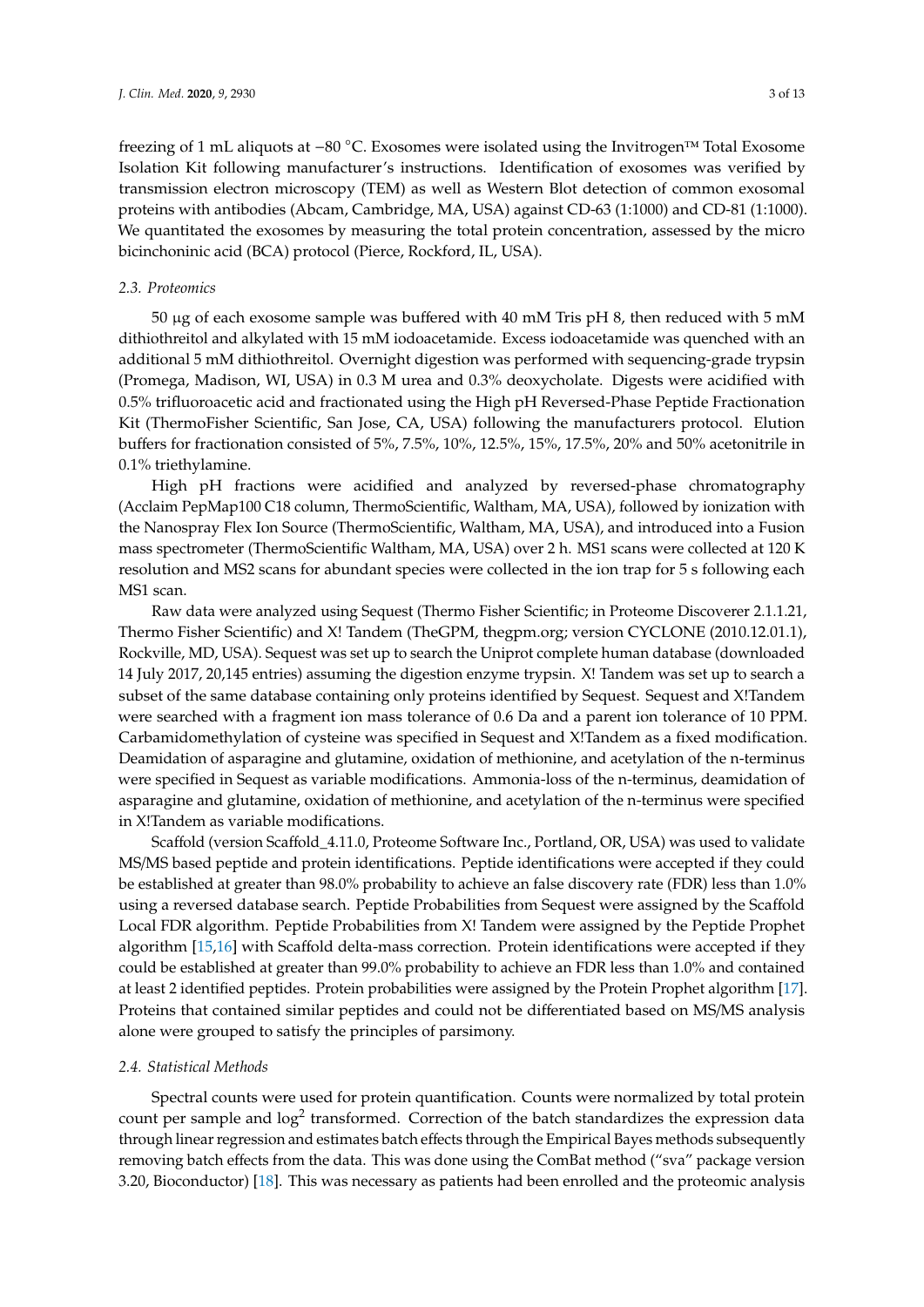had occurred for two different sets (batches) of patients. Batch 1 contained 3 patients and 3 controls. Batch 2 contained 4 patients and 2 controls. Principal component analysis (PCA), along with differential expression analysis (DEA, "*limma*" package Version 3.37.10, R/Bioconductor) for sepsis versus control was completed [\[19\]](#page-13-0). The Benjamini–Hochberg FDR procedure was used to adjust for multiple comparisons [\[20\]](#page-13-1). Unsupervised hierarchical clustering was used to classify subjects based on protein levels and heatmap was used to visualize protein expressions. All the analyses were done using statistical computing program R version 3.5.0 (Bioconductor).

#### *2.5. Pathway Analysis*

Qiagen's Ingenuity Pathway Analysis (IPA) was used for uploading the statistically significant proteins for core analysis which includes enrichment of canonical pathways, biological and disease network analysis (QIAGEN, Redwood City, CA, USA). This core-analysis is a feature that helps in understanding connections between significant molecules, in our case, proteins with various disease or biological processes by enrichment testing based on fisher exact test. The knowledgebase found in IPA, which makes analysis possible, is based on collection of observations made from biomedical literature. Data were analyzed through the use of IPA (QIAGEN Inc., Supplement S3) [\[21](#page-13-2)[,22\]](#page-13-3).

#### **3. Results**

#### *3.1. Patients and Controls*

Patients were identified and enrolled within less than 6 h following their initial ED presentation. Gender, age, race, hospitalization and sepsis parameters of the evaluated patients and controls are shown in Table [1.](#page-6-0) Patient's age ranged between 41 and 81 years (average 63 years). The majority of enrolled patients were African American. For 6/7 patient's bacterial infections were suspected and culture positivity was confirmed in 4/6 patients. One patient had suspected viral infection which was confirmed as Influenza A. One patient did not have any positive cultures but was treated for suspected septic shock pneumonia. Four patients were treated for septic shock with vasopressors at the time of enrollment. APACHEII (acute physiology and chronic health evaluation) scores [\[23\]](#page-13-4) ranged from 11 to 34 (average 24.9) and SOFA (sequential organ failure assessment) score [\[24\]](#page-13-5) ranged from 1 to 13 (average 7.6). This demographic and illness severity description aligns with various sepsis publications [\[25](#page-13-6)[–27\]](#page-13-7).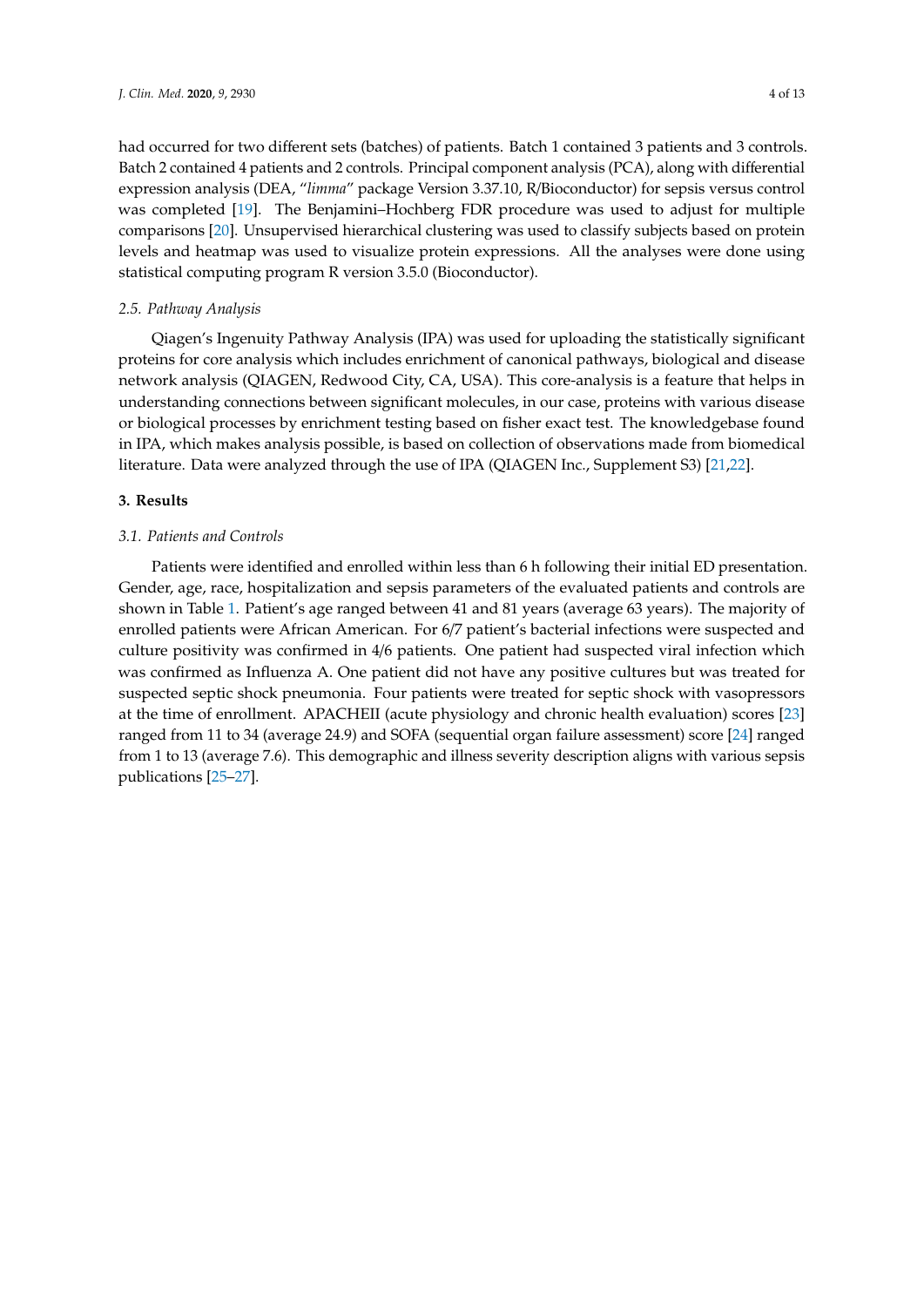<span id="page-6-0"></span>

|                                 | Batch 1                   |                                     |                  |               |                           |              |                     | Batch 2             |                                   |                  |                     |                     |
|---------------------------------|---------------------------|-------------------------------------|------------------|---------------|---------------------------|--------------|---------------------|---------------------|-----------------------------------|------------------|---------------------|---------------------|
|                                 | Patient 1                 | Patient 2                           | Patient 3        | Control<br>-1 | Control<br>$\overline{2}$ | Control<br>3 | Patient<br>ATB1     | <b>Patient ATB2</b> | Patient ATB24                     | Patient<br>ATB46 | Control 1           | Control 2           |
| Gender                          | Male                      | Female                              | Female           | Male          | Female                    | Female       | Male                | Male                | Male                              | Male             | Male                | Male                |
| Age                             | 61                        | 74                                  | 52               | 55            | 24                        | 39           | 64                  | 81                  | 68                                | 41               | 60                  | 54                  |
| Race                            | African<br>American       | African American                    | Caucasian        | Caucasian     | Asian                     | Caucasian    | African<br>American | African American    | African American                  | Unknown          | African<br>American | African<br>American |
| <b>Primary Source</b>           | Blood                     | Lung, Free<br>Intraabdominal air    | Urogenital       | None          | None                      | None         | Lung                | Abdomen             | Lung, peritoneal<br>dialysis cath | Blood            | None                | None                |
| <b>Sepsis Class</b>             | Shock                     | Shock                               | Severe           | Healthy       | Healthy                   | Healthy      | Severe              | Severe              | Shock                             | Shock            | Healthy             | Healthy             |
| 30 Day Outcome                  | Dead                      | Alive                               | Alive            | Alive         | Alive                     | Alive        | Alive               | Alive               | Alive                             | Dead             | Alive               | Alive               |
| Length of Stay                  | 17                        | $\overline{7}$                      | $\overline{4}$   |               |                           |              | 6                   | 6                   | 28                                | 11               |                     |                     |
| Day 1<br><b>SOFA Score</b>      | 13                        | 9                                   | 14               |               |                           |              | $\overline{4}$      | 4                   | 12                                | $10\,$           |                     |                     |
| Day1<br><b>APACHE Score</b>     | 24                        | 33                                  | 15               |               |                           |              | 11                  | 30                  | 34                                | 27               |                     |                     |
| Vasopressor Use                 | Yes                       | Yes                                 | No               |               |                           |              | No                  | Ni                  | Yes                               | Yes              |                     |                     |
| <b>Culture Positive</b>         | Wound                     | Urine, Blood                        | Urine            |               |                           |              | Nasal Swab          | Urine               | None                              | None             |                     |                     |
| Organism                        | Pseudomonas<br>aeruginosa | Candida albicans,<br>Staph Coag (-) | Escherichia Coli |               |                           |              | Influenza A         | Enterococcus Sp.    | None                              | None             |                     |                     |
| <b>Highest Lactate</b><br>mg/dL | 10.8                      | 10.0                                | 4.5              |               |                           |              | 8.5                 | 1.1                 | 3.1                               | 1.6              |                     |                     |

**Table 1.** Patient Characteristics.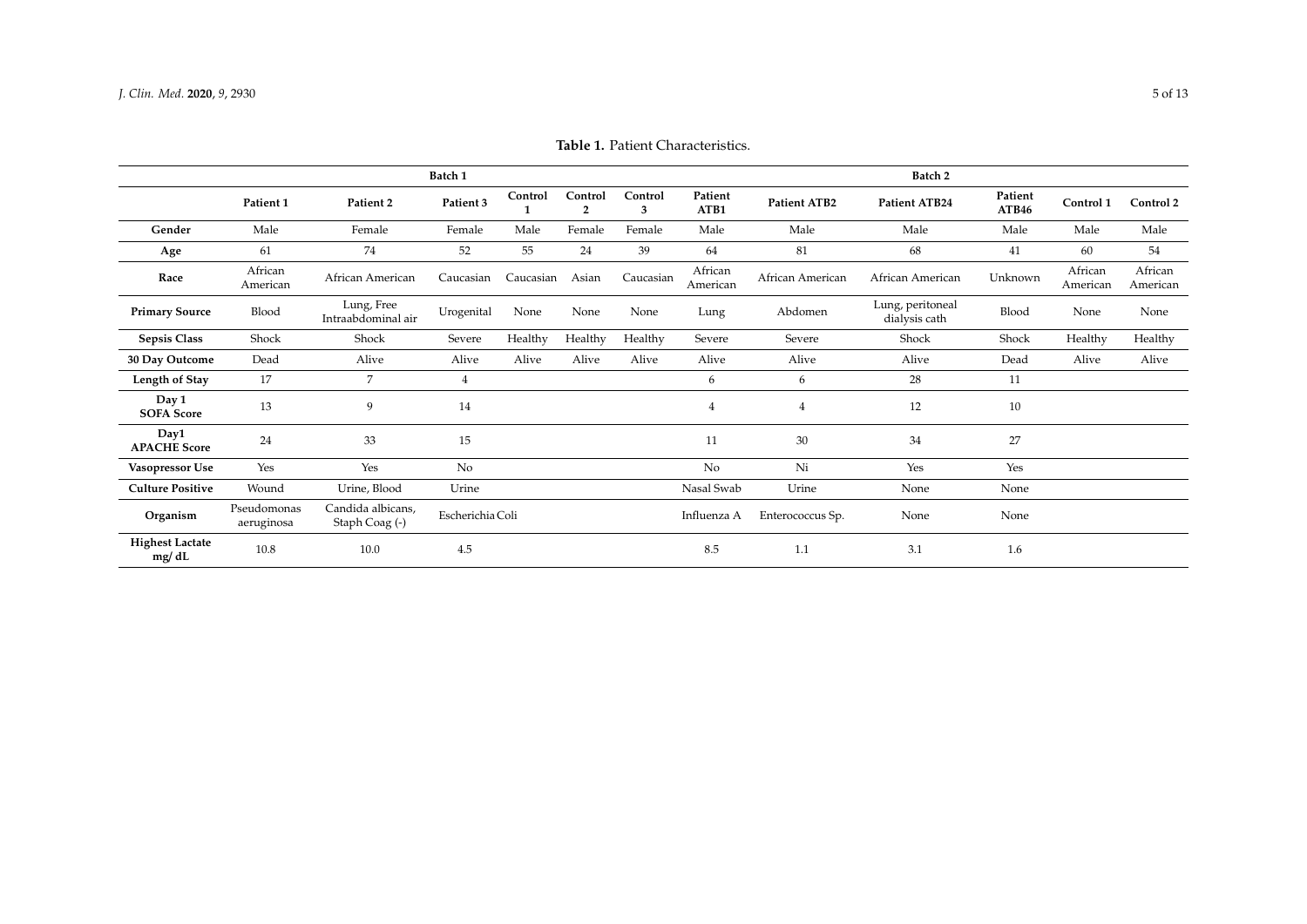We attempted to age and gender match the control patients, with a slightly younger control group. At the time of sample collection all control subjects had normal vital signs without of signs and symptoms of potential infectious processes. More detailed clinical patient characteristics are provided in Supplemental Table S1. *Symptoms of potential intectious processes. More detailed chilical patient characteristics are provided* 

#### *3.2. Characterization of Exosomes 3.2. Characterization of Exosomes 3.2. Characterization of Exosomes*

Qualitative Western blot analysis showed the presence of CD63 and CD81 proteins in extracellular Qualitative Western blot analysis showed the presence of CD63 and CD81 proteins in vesicles (Figure [1\)](#page-7-0). CD-63 exists with varying molecular weights ranging from 30 to 60 kDa due to excessive (rights 2). So we called that the judgement weights ranging from so to which the to glycosylation) while the molecule weight of CD-81 is 25 kDa. The four lanes of each gel represent different isolation fractions with lane 4 representing the fraction that was used for proteomic analysis. different isolation fractions with lane 4 representing the fraction that was used for proteomic analysis. Qualitative Western blot analysis showed the presence of CD63 and CD81 proteins in vesicies (Figure 1). CD-63 exists with varying molecular weights ranging from 30 to 60 KDa due to glycosylation) while the molecule weight of  $CD-81$  is 25 kDa. The four lanes of each gel represent

<span id="page-7-0"></span>

**Figure 1.** Western Blot, only septic patient samples shown. **Figure 1.** Western Blot, only septic patient samples shown. **Figure 1.** Western Blot, only septic patient samples shown.

<span id="page-7-1"></span>Transmission electron microscopy (TEM) showed that sizes of extracellular vesicles ranged from 74 to 127 nm (Figure [2\)](#page-7-1) suggesting that these extracellular vesicles are exosomes (Figure 2). No difference was seen when comparing exosomes of patients with sepsis and healthy controls.



Figure 2. Representative Transmission Electron Microscopy images. Exosome sizes ranging from 74 to to 127 nm at a maximal magnification of 90.000 via direct magnification. 127 nm at a maximal magnification of 90.000 via direct magnification.

#### *3.3. Proteomics: Comparison of Control vs. Sepsis Patients: Batch Effect Correction 3.3. Proteomics: Comparison of Control vs. Sepsis Patients: Batch Effect Correction 3.3. Proteomics: Comparison of Control vs. Sepsis Patients: Batch E*ff*ect Correction*

For this pilot project patients and controls were recruited on two separate occasions. In total, 261 total proteins were identified. Batch effect was obvious based on the Principal Component Analysis (PCA) (Figure 3A), *ComBat* method was used to estimate and remove batch effect. PCA using the 261  $p_{\rm c1}$  proteins after batch correction was then conducted and the top two PCs accounted for 93.3% of  $p_{\rm c2}$ variance in the data. The plot of the first and second PCs showed that batch effect was greatly reduced, and most control and sepsis patients were clustered into two distinct groups (Figure 3B).  $R$  are provided for two batches in Supplemental Tables  $S4$  and  $S5$ . For this pilot project patients and controls were recruited on two separate occasions. In total, total proteins were identified. Batch effect was obvious based on the Principal Component Analysis 261 total proteins were identified. Batch effect was obvious based on the Principal Component Analysis (PCA) (Figure [3A](#page-8-0)), *ComBat* method was used to estimate and remove batch effect. PCA using the proteins after batch correction was then conducted and the top two PCs accounted for 93.3% of 261 proteins after batch correction was then conducted and the top two PCs accounted for 93.3% of variance in the data. The plot of the first and second PCs showed that batch effect was greatly variance in the data. The plot of the first and second PCs showed that batch effect was greatly reduced, and most control and sepsis patients were clustered into two distinct groups (Figure [3B](#page-8-0)). Raw data are provided for two batches in Supplemental Tables S4 and S5.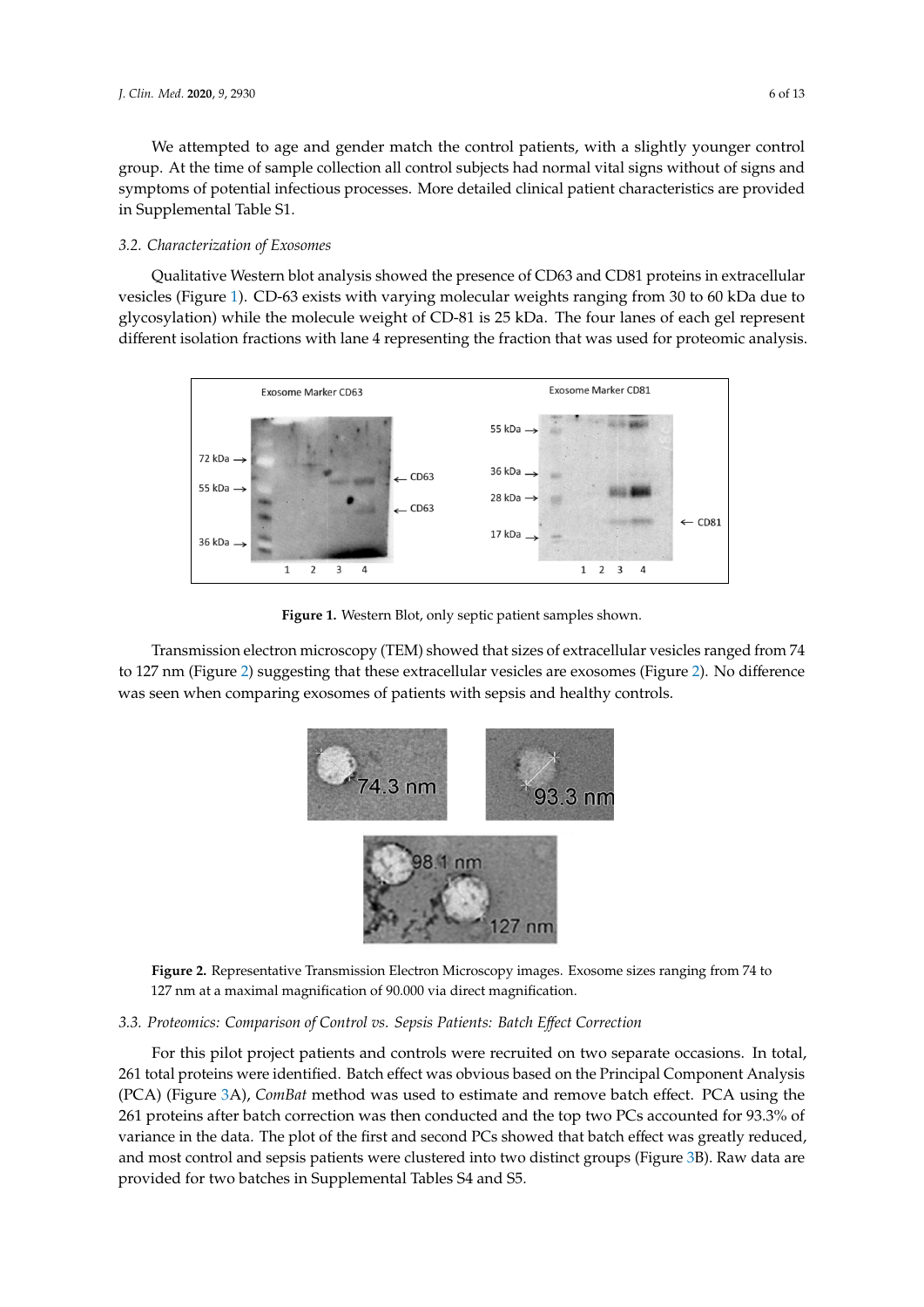<span id="page-8-0"></span>

Figure 3. Plot of first two batches from Principal Component Analysis (PCA) of 261 proteins before (A) and after (B) batch correction. Blue color indicates controls and red color indicates sepsis. Circle represents first batch and triangle represents second batch. Before batch correction (A), patients in first batch (circle) are clearly separated from patients in second batch (triangle).

## *3.4. Differential Expression Analysis of Sepsis vs. Controls 3.4. Di*ff*erential Expression Analysis of Sepsis vs. Controls 3.4. Differential Expression Analysis of Sepsis vs. Controls*

In the differential expression analysis (DEA) comparing sepsis vs. controls, 62/261 proteins reached significance with a nominal  $p$  value  $< 0.05$  (28 expressed higher in control and 34 expressed higher in sepsi[s,](#page-8-0) Figure 3). Of these 62 proteins, 23 proteins remained significant after using the FDR-method for adjusting multi-comparisons at a significant level of FDR  $<$  0.05 (Figure 4). The following 5 of 23 proteins that remained significant after multi-comparison adjustment showed that the biggest fold changes between septic patients and controls: Serum amyloid A-1 (SAA-1) (3.74 fold-increase), C-reactive protein (CRP) (3.68 fold-increase), Serum Amyloid A-2 (SAA-2) (2.93 fold-increase), Immunoglobulin heavy constant  $\Delta$  (IGHD) (2.83 fold increase) and Fc-fragment of IgG binding protein (FCGBP)  $(2.65 \text{ fold-increase}).$ 

<span id="page-8-1"></span>

Figure 4. Volcano plot of 26 fig1 batch corrected proteins. X-axis: log2 fold change of sepsis versus control; y-axis:  $-\log 10$  (p value). Black horizontal line indicates p value = 0.05 and the blue horizontal line indicates  $FDR = 0.05$ . Among the 23 significant proteins after false discovery rate ( $FDR$ ) correction the top five proteins with largest fold changes are labeled in the plot. the top five proteins with largest fold changes are labeled in the plot. the top five proteins with largest fold changes are labeled in the plot.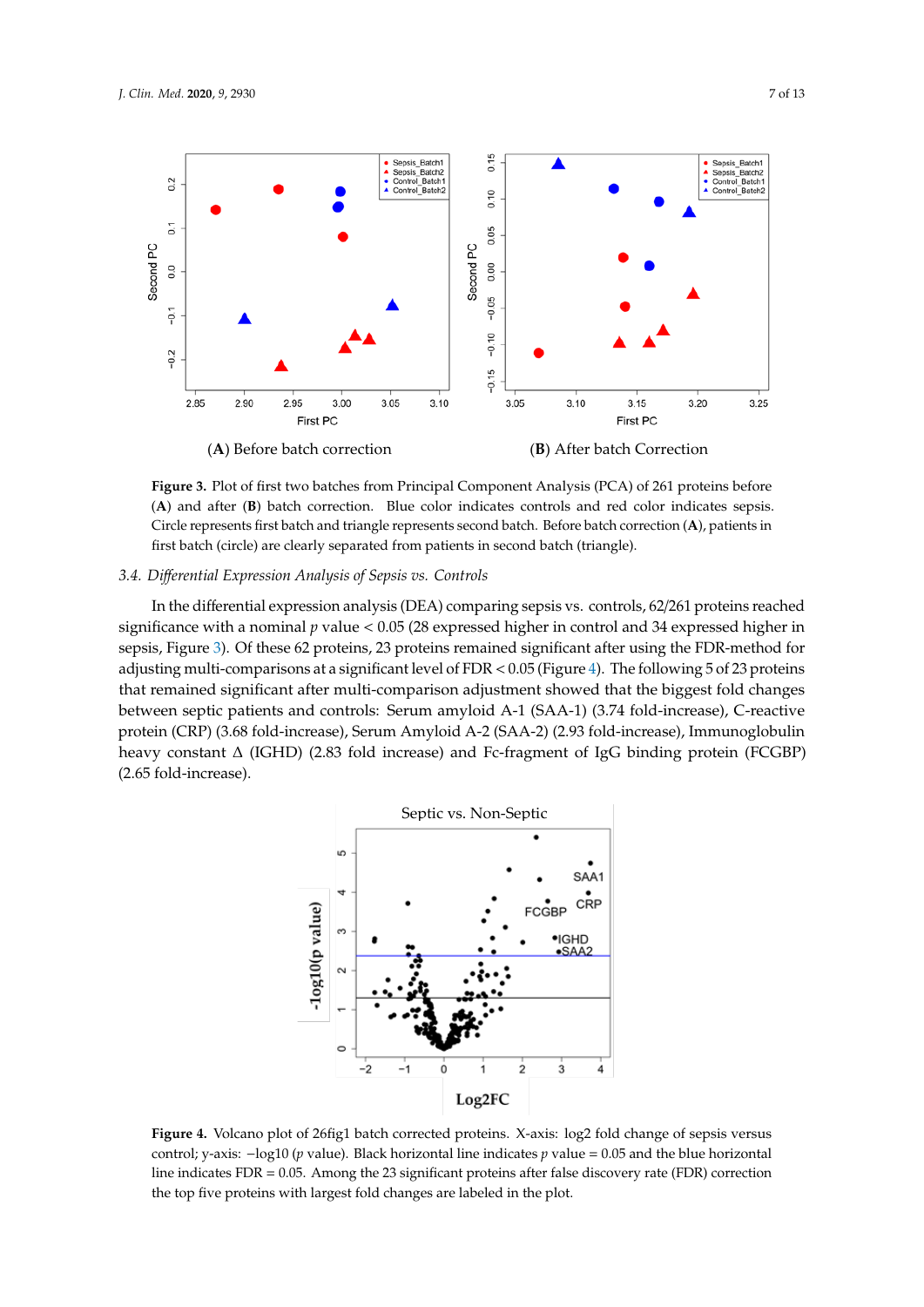<span id="page-9-0"></span>Using the 62 nominally differentiated proteins in sepsis and controls, unsupervised hierarchical Using the 62 nominally differentiated proteins in sepsis and controls, unsupervised hierarchical clustering classified the subjects into two groups where one group contained only septic patients and clustering classified the subjects into two groups where one group contained only septic patients and the other contained only controls. Heat map representation of these results is shown in Figure [5.](#page-9-0) the other contained only controls. Heat map representation of these results is shown in Figure 5.



**Figure 5.** Heat map of 62 differently expressed proteins between patients with sepsis and healthy **Figure 5.** Heat map of 62 differently expressed proteins between patients with sepsis and healthy controls. Each column represents one subject and each row represents one protein. Top dendrogram controls. Each column represents one subject and each row represents one protein. Top dendrogram shows hierarchical clustering of study subjects and left dendrogram shows hierarchical clustering of shows hierarchical clustering of study subjects and left dendrogram shows hierarchical clustering of proteins. The red color indicates higher expression of proteins and the green color indicates lower proteins. The red color indicates higher expression of proteins and the green color indicates lower expression of proteins and color scale was centered for each row/protein to allow better visualization expression of proteins and color scale was centered for each row/protein to allow better visualization of expression difference of a protein across samples.

# *3.5. Enrichment Analysis of Proteomic Data 3.5. Enrichment Analysis of Proteomic Data*

these significant proteins, and this pathway is related to an inflammatory response which can these significant proteins, and this pathway is related to an inflammatory response which can be triggered through infection as well as other factors such as tissue injury, trauma or surgery, triggered through infection as well as other factors such as tissue injury, trauma or surgery, neoplastic neoplastic growth or immunological disorders, which lead to an increase in inflammatory factors such as pro-inflammatory cytokines. Some of the key proteins in this canonical pathway were inflammatory cytokines. Some of the key proteins in this canonical pathway were α-2-macroglobulin α-2-macroglobulin (A2MG), fetuin-1 protein (FETUA), albumin (ALBU), apoprotein A1 (APOA1), (A2MG), fetuin-1 protein (FETUA), albumin (ALBU), apoprotein A1 (APOA1), CO2, C-Reactive CO2, C-Reactive Protein (CRP), Factor VIII (FA8), histidine phosphotransferase (HPT), inter-α-trypsin Protein (CRP), Factor VIII (FA8), histidine phosphotransferase (HPT), inter-α-trypsin inhibitor heavy inhibitor heavy chain J2 (ITIH2), inter-α-trypsin inhibitor heavy chain H3 (ITIH3), plasma kallikrein chain J2 (ITIH2), inter-α-trypsin inhibitor heavy chain H3 (ITIH3), plasma kallikrein (KLKB1), (KLKB1), lipopolysaccharide binding protein (LBP), serum amyloid A1 (SAA1), serum amyloid A2 lipopolysaccharide binding protein (LBP), serum amyloid A1 (SAA1), serum amyloid A2 (SAA2), (SAA2), HEP2 protein (HEP20, outer arm dynein intermediate chain 1 (IC1), serum iron transport protein HEP2 protein (HEP20, outer arm dynein intermediate chain 1 (IC1), serum iron transport protein transferrin (TRFE), transthyretin (TTHY) and von Willebrand factor (vWF). In addition, this pathway is predicted to be activated with a positive z score of 2.6. An enrichment of inflammatory response as a is predicted to be active active  $\alpha$  predicted with a positive z score of  $\alpha$ . An enrichment of  $\alpha$  inflamentary response as  $\alpha$ a biological function network was also identified, this network is comprised of 3 sub biological biological function network was also identified, this network is comprised of 3 sub biological networksAcute phase signaling was top canonical pathway enriched (enrichment  $p$  value = 0.01) with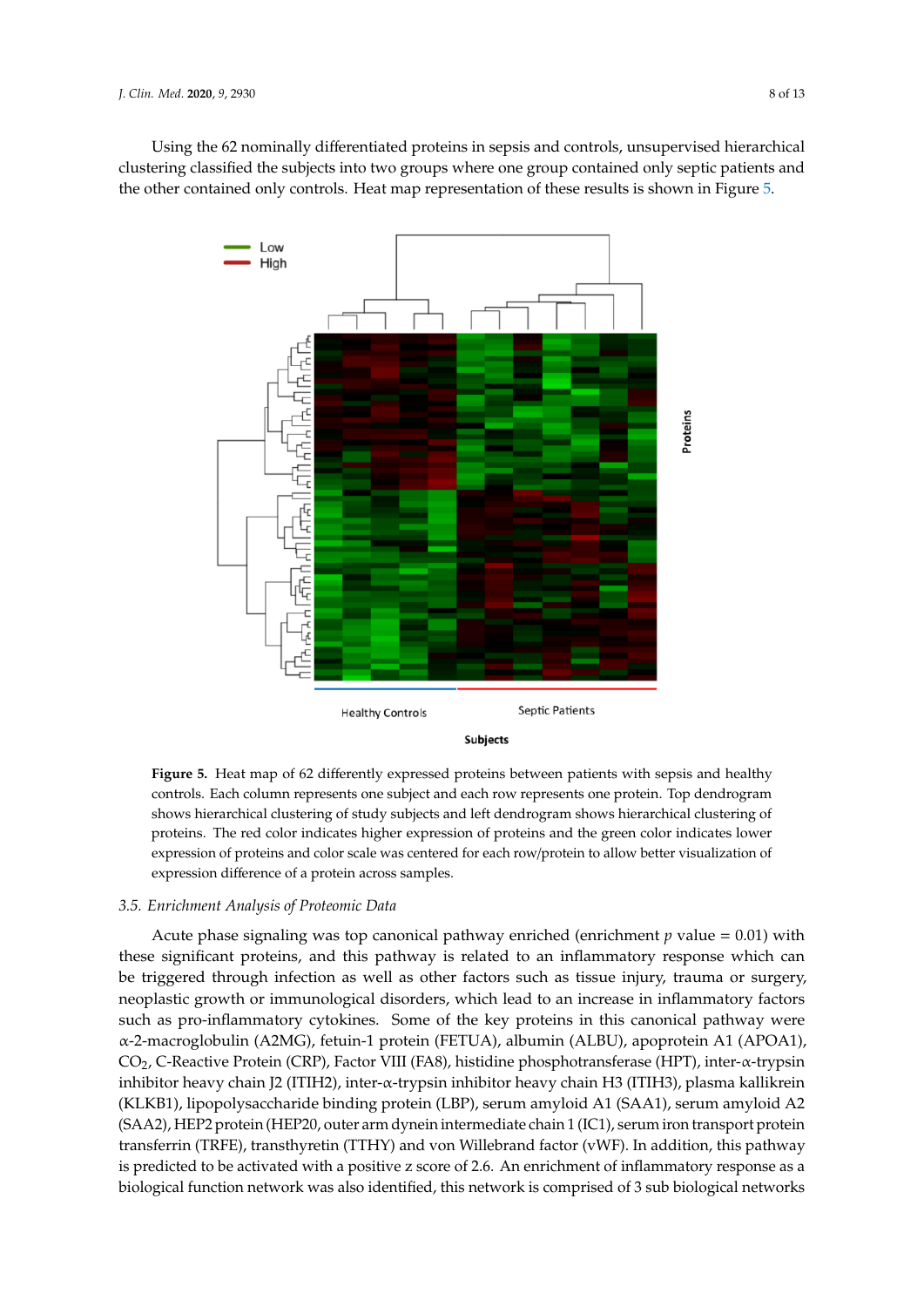(Degranulation of cells, *p* value = 0.001, Degranulation of blood platelets *p* value = 0.011, Degranulation of phagocytes *p* value = 0.0379) (genes involved in these networks are shown in Supplement S3. Proteomics biological network).

#### **4. Discussion**

Our pilot study is the first to describe a global proteomic evaluation of exosomes isolated from septic patients at the time of early presentation to the ED  $( $6$  h). The variable timeframe of symptoms$ prior to ED presentation is common in patients with community acquired sepsis and the enrollment within less than 6 h from ED presentation represents a uniquely early examination of proteomic exosome profiles in contrast to studies enrolling patients in the intensive care unit within 24 h following admission to the hospital [\[28\]](#page-13-8). To our knowledge this is the first study looking at exosomal protein profiles at this early clinically relevant time point. Our previous work describing early variations of free circulating cytokines has shown dramatic changes in the early phases of sepsis [\[29,](#page-13-9)[30\]](#page-13-10). It is generally accepted that rapid diagnosis and treatment of sepsis leads to improved outcomes, with regard to morbidity and mortality, and may reduce health resource consumption [\[15\]](#page-12-11). Early treatment implementation may contribute to cytokine changes and, therefore, sample collection at a very early time point is crucial [\[29,](#page-13-9)[31\]](#page-13-11). Isolation and evaluation of exosomes in this early phase before hospital and intensive care admission provides information on the possible underlying mechanisms of multiple organ dysfunction.

The results indicate three specific proteins whose levels are significantly elevated above all others, SAA-1, CRP, SAA-2 found in exosomes of septic patients. These proteins are involved in the acute phase response (APR). The APR coincides with infection or tissue injury and is usually a systemic reaction involving fever, leukocytosis and increased serum levels of acute phase proteins (APPs), CRP and serum amyloid components. APPs are rapidly synthesized in the liver. They are potent opsonins and can activate the innate immune system, in particular neutrophils [\[32\]](#page-13-12). Due to either pro or anti-inflammatory functions their exact role during sepsis is still not well understood [\[33\]](#page-13-13). All relevant articles concerning APPs in sepsis refer to free circulating APPs and have not yet reported concern as components of exosomes in septic patients.

Free circulating CRP has been extensively studied in various settings of inflammation including autoimmune diseases and infection. During bacterial infections CRP can bind to polysaccharides such as polycholine on microorganisms which triggers the classical innate complement pathway with activation of C1q [\[34,](#page-13-14)[35\]](#page-13-15). Transcriptomic upregulation of CRP is induced by increased levels of interleukin-6, which is commonly elevated in the early phases of sepsis [\[30\]](#page-13-10). The structurally of CRP as a homopentameric protein relates to SAA. In this concern it is important to note that CRP has been indicated as mediator of atherosclerosis in cardiovascular diseases directly inducing genes that trigger monocyte adhesion along with intracellular recruitment of E-selectin and monocyte chemoattractant protein-1 [\[36\]](#page-13-16). The stimulation of atherosclerotic cells via CRP triggers apoptosis and increases apoptotic plaque size [\[34\]](#page-13-14).

Similar to CRP, free circulating SAA-1 and SAA-2 are APR reactants primarily expressed in the liver but can also be expressed in endothelial cells, smooth muscle cells, monocytes and macrophages [\[37\]](#page-13-17). The function of SAA is not well understood. A variety of effects and functions have been described such as detoxification of endotoxin, immune response depression, inhibition of lymphocyte and endothelial cell proliferation, inhibition of platelet aggregation, neutrophil activities and inhibition of T-cell adhesion to extracellular matrix proteins among other functions [\[37\]](#page-13-17). These functions highlight the importance of these APP in the overall modulation of the immune system.

We speculate that exosomes in early sepsis contain higher amounts of APP to stimulate specific immune responses either via a humoral pathway or direct immune cell stimulation to aid the resolution of the immune dysregulation. With this exosome proteomic evaluation could be a potential assessment tool for sepsis in the early phases of sepsis.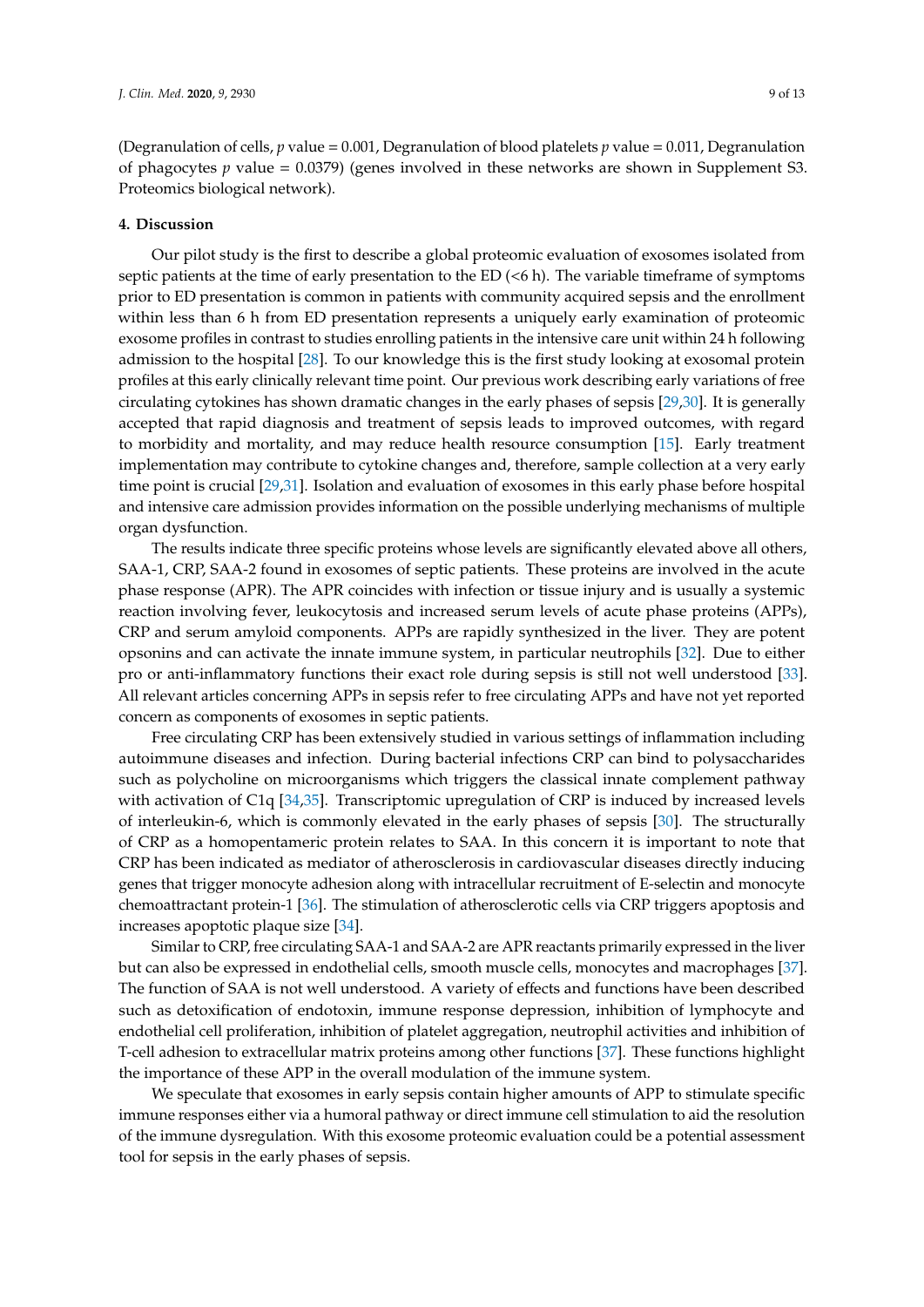The other two highly expressed proteins that we observed in sepsis exosomes, immunoglobulin heavy constant ∆ (IGHD) and Fc-fragment of IgG binding protein (FCGBP) are components of the inflammatory response. The IGHD activates B-cells and once activated are able to produce antibodies in response to infection [\[38\]](#page-13-18). Werdan described that administration of intravenous immunoglobulins neutralizes and opsonizes antibodies and with this increase serum bactericidal activity, stimulates phagocytosis of leukocytes and neutralizes pathogens and their virulence factors [\[39,](#page-14-0)[40\]](#page-14-1). The Fc-fragment of the antibody interacts with Fc-receptors on the cell surface as well as proteins of the complement system which activates the immune system. Levels of these two immunologic proteins are highly elevated in sepsis exosomes suggesting a role in the acute early inflammatory response. Supplemental immune globulins have been proposed as a possible treatment in critical ill septic patients. Exosomes may be able to deliver targeted IgG therapies to further modulate the immune system.

The results of our project are consistent with other studies investigating the role of exosomes in sepsis. Real et al. isolated exosomes from patients with sepsis and observed significant changes in miRNAs when compared to controls [\[12\]](#page-12-8). Most of these changes were related to the inflammatory response. Additionally, they observed that miRNAs packed in exosomes from sepsis patients who survived, were associated with pathways related to cell cycle regulation suggesting that reentry into the proliferative or differentiation cell cycle phase was important for recovery.

This pilot study has various limitations. First, the sample size of patients and controls was small, and was not specifically matched for age, race or co-morbities. Secondly, rapid hemodynamic but also general proteomic and inflammatory changes occur in the early phases of sepsis. To address these changes, further studies need to also investigate the temporal pattern of these proteomic changes. However, these results provide indications for further investigations and highlight the feasibility and stability of the results using plasma exosomes in two separate batches. This initial investigation gives guidance for future studies evaluating the mechanistic role exosomes play in sepsis.

#### **5. Conclusions**

In summary, we performed proteomic analysis of plasma exosomes from septic ED patients and compared these to the proteomic profile of controls. Our results show that APP and immunoglobulins involved in the inflammatory response are upregulated in septic exosomes. This suggests that exosomes are involved in sepsis. Further research is warranted to determine if exosomes are beneficial or detrimental in the pathogenesis of sepsis and if these may be useful for the diagnosis and as targeted treatment vehicles.

**Supplementary Materials:** The following are available online at http://[www.mdpi.com](http://www.mdpi.com/2077-0383/9/9/2930/s1)/2077-0383/9/9/2930/s1, Supplement Table S1: Patient Characteristics; Supplement S2. IPA Knowledge Base letter; Supplement S3. Acute Phase Response Signaling; Supplement Table S4: Protein Quantification for Batch 1; Supplement Table S5: Protein Quantification for Batch 2.

**Author Contributions:** Conceptualization, D.C.M., A.K.J., M.C., Z.Z. and E.P.R.; methodology, D.M.C., E.P.R., M.C., Z.Z. and A.K.J.; validation, L.P. and Y.C.; formal analysis, L.P., Y.C. and I.D.; investigation, A.K.J. and D.C.M.; resources, D.C.M.; data curation, A.K.J.; writing—original draft preparation, D.C.M. and A.K.J.; writing—review and editing, D.C.M. and A.K.J.; visualization, D.C.M. and A.K.J.; supervision, M.C. and Z.Z.; project administration, A.K.J. All authors have read and agreed to the published version of the manuscript.

**Funding:** This pilot research project received no external funding.

**Acknowledgments:** We would like to thank the Wayne State Proteomics Lab Paul Stemmer's Proteomics Laboratory at Wayne State University, Detroit for their expertise in performing the proteomics measurements. We would like to thank Winnie Lee Cheung in setting up the exosome extractions, Amy Kemper for performing the electron microcopy, William (Bill) Golembieski for performing the Western blots and the feedback from the members of the Neurology Research Team at Henry Ford Hospital, Detroit specifically Benjamin Buller.

**Conflicts of Interest:** The authors declare no conflict of interest.

**Data Availability:** The mass spectrometry proteomics data have been deposited to the ProteomeXchange Consortium (http://[proteomecentral.proteomexchange.org\)](http://proteomecentral.proteomexchange.org) via the MassIVE partner repository with the dataset identifier PXD020106.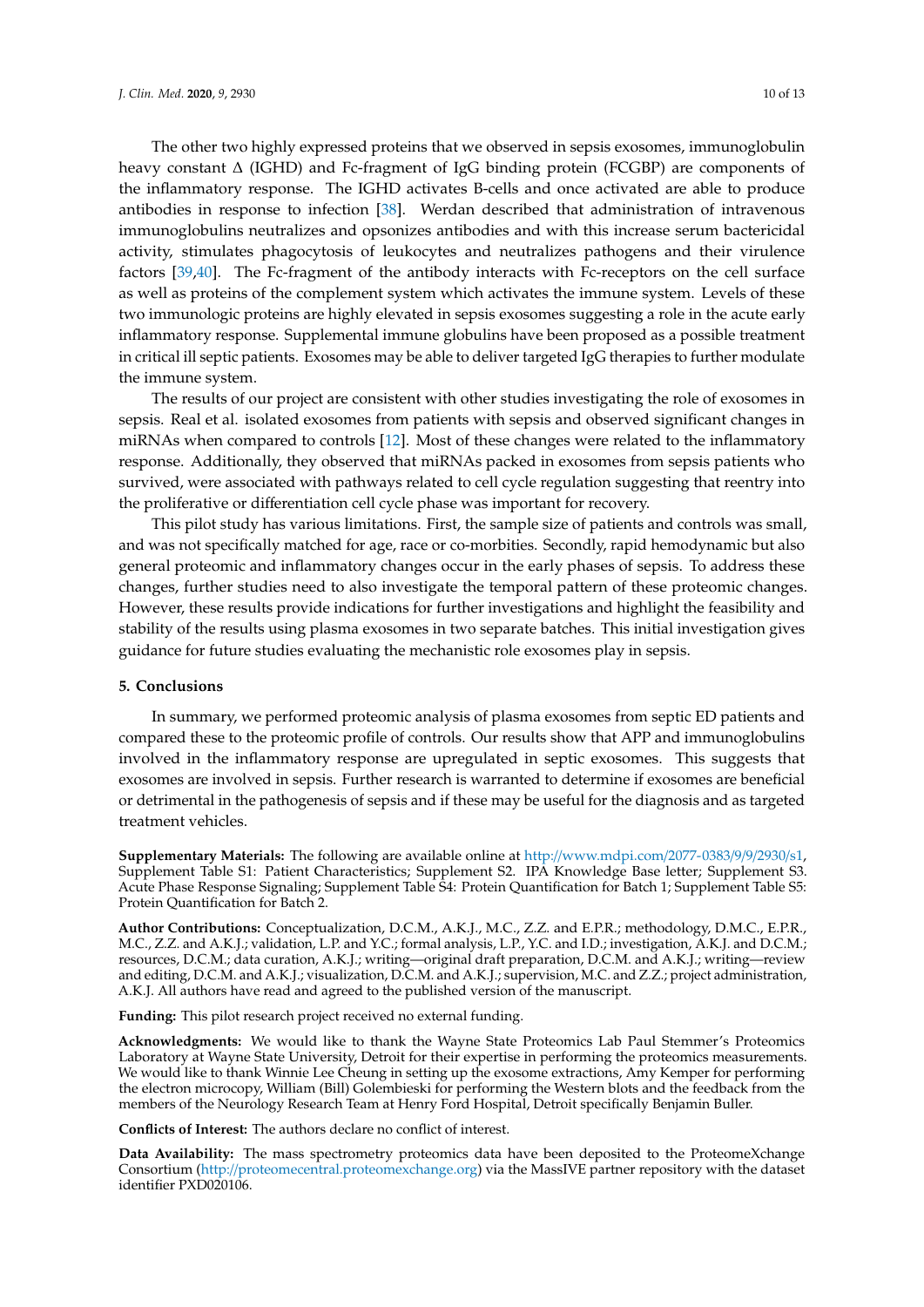#### **References**

- <span id="page-12-0"></span>1. Lydon, E.C.; Ko, E.R.; Tsalik, E.L. The host response as a tool for infectious disease diagnosis and management. *Expert Rev. Mol. Diagn.* **2018**, *18*, 723–738. [\[CrossRef\]](http://dx.doi.org/10.1080/14737159.2018.1493378) [\[PubMed\]](http://www.ncbi.nlm.nih.gov/pubmed/29939801)
- 2. Poore, G.D.; Ko, E.R.; Valente, A.; Henao, R.; Sumner, K.; Hong, C.; Burke, T.W.; Nichols, M.; McClain, M.T.; Huang, E.S.; et al. A miRNA Host Response Signature Accurately Discriminates Acute Respiratory Infection Etiologies. *Front. Microbiol.* **2018**, *9*, 2957. [\[CrossRef\]](http://dx.doi.org/10.3389/fmicb.2018.02957) [\[PubMed\]](http://www.ncbi.nlm.nih.gov/pubmed/30619110)
- <span id="page-12-1"></span>3. Yang, W.E.; Suchindran, S.; Nicholson, B.P.; McClain, M.T.; Burke, T.W.; Ginsburg, G.S.; Harro, C.D.; Chakraborty, S.; Sack, D.A.; Woods, C.W.; et al. Transcriptomic Analysis of the Host Response and Innate Resilience to EnterotoxigenicEscherichia coliInfection in Humans. *J. Infect. Dis.* **2016**, *213*, 1495–1504. [\[CrossRef\]](http://dx.doi.org/10.1093/infdis/jiv593) [\[PubMed\]](http://www.ncbi.nlm.nih.gov/pubmed/26787651)
- <span id="page-12-2"></span>4. Paoli, C.J.; Reynolds, M.A.; Sinha, M.; Gitlin, M.; Crouser, E. Epidemiology and Costs of Sepsis in the United States—An Analysis Based on Timing of Diagnosis and Severity Level. *Crit. Care Med.* **2018**, *46*, 1889–1897. [\[CrossRef\]](http://dx.doi.org/10.1097/CCM.0000000000003342)
- <span id="page-12-3"></span>5. Park, E.J.; Appiah, M.G.; Myint, P.K.; Gaowa, A.; Kawamoto, E.; Shimaoka, M. Exosomes in Sepsis and Inflammatory Tissue Injury. *Curr. Pharm. Des.* **2020**, *25*, 4486–4495. [\[CrossRef\]](http://dx.doi.org/10.2174/1381612825666191116125525)
- <span id="page-12-4"></span>6. Xin, H.; Li, Y.; Chopp, M. Exosomes/miRNAs as mediating cell-based therapy of stroke. *Front. Cell Neurosci.* **2014**, *8*, 377. [\[CrossRef\]](http://dx.doi.org/10.3389/fncel.2014.00377)
- <span id="page-12-5"></span>7. Im, Y.; Yoo, H.; Lee, J.Y.; Park, J.; Suh, G.Y.; Jeon, K. Association of plasma exosomes with severity of organ failure and mortality in patients with sepsis. *J. Cell Mol. Med.* **2020**, *24*, 9439–9445. [\[CrossRef\]](http://dx.doi.org/10.1111/jcmm.15606)
- <span id="page-12-6"></span>8. Azevedo, L.C.P.; Janiszewski, M.; Pontieri, V.; Pedro, M.D.A.; Bassi, E.; Tucci, P.J.F.; Francisco, Y. Platelet-derived exosomes from septic shock patients induce myocardial dysfunction. *Crit. Care* **2007**, *11*, R120. [\[CrossRef\]](http://dx.doi.org/10.1186/cc6176)
- 9. Azevedo, L.C.; Pedro, M.D.A.; Souza, L.C.; De Souza, H.P.; Janiszewski, M.; Da Luz, P.L.; Francisco, Y. Oxidative stress as a signaling mechanism of the vascular response to injury The redox hypothesis of restenosis. *Cardiovasc. Res.* **2000**, *47*, 436–445. [\[CrossRef\]](http://dx.doi.org/10.1016/S0008-6363(00)00091-2)
- 10. Gambim, M.H.; Carmo, A.D.O.D.; Marti, L.C.; Veríssimo-Filho, S.; Lopes, L.R.; Janiszewski, M. Platelet-derived exosomes induce endothelial cell apoptosis through peroxynitrite generation: Experimental evidence for a novel mechanism of septic vascular dysfunction. *Crit. Care* **2007**, *11*, R107. [\[CrossRef\]](http://dx.doi.org/10.1186/cc6133)
- <span id="page-12-7"></span>11. Janiszewski, M.; Carmo, A.O.D.; Pedro, M.A.; Silva, E.; Knobel, E.; Laurindo, F.R.M. Platelet-derived exosomes of septic individuals possess proapoptotic NAD(P)H oxidase activity: A novel vascular redox pathway. *Crit. Care Med.* **2004**, *32*, 818–825. [\[CrossRef\]](http://dx.doi.org/10.1097/01.CCM.0000114829.17746.19) [\[PubMed\]](http://www.ncbi.nlm.nih.gov/pubmed/15090968)
- <span id="page-12-8"></span>12. Real, J.M.; Ferreira, L.R.P.; Esteves, G.H.; Koyama, F.C.; Dias, M.V.S.; Bezerra-Neto, J.E.; Cunha-Neto, E.; Machado, F.R.; Salomão, R.; Azevedo, L.C.P. Exosomes from patients with septic shock convey miRNAs related to inflammation and cell cycle regulation: New signaling pathways in sepsis? *Crit. Care* **2018**, *22*, 68. [\[CrossRef\]](http://dx.doi.org/10.1186/s13054-018-2003-3)
- <span id="page-12-9"></span>13. Gao, K.; Jin, J.; Huang, C.; Li, J.; Luo, H.; Li, L.; Huang, Y.; Jiang, Y. Exosomes Derived From Septic Mouse Serum Modulate Immune Responses via Exosome-Associated Cytokines. *Front. Immunol.* **2019**, *10*, 1560. [\[CrossRef\]](http://dx.doi.org/10.3389/fimmu.2019.01560) [\[PubMed\]](http://www.ncbi.nlm.nih.gov/pubmed/31354717)
- <span id="page-12-10"></span>14. Xu, Y.; Ku, X.; Wu, C.; Cai, C.; Tang, J.; Yan, W. Exosomal proteome analysis of human plasma to monitor sepsis progression. *Biochem. Biophys. Res. Commun.* **2018**, *499*, 856–861. [\[CrossRef\]](http://dx.doi.org/10.1016/j.bbrc.2018.04.006)
- <span id="page-12-11"></span>15. Leisman, D.; Doerfler, M.E.; Ward, M.F.; Masick, K.D.; Wie, B.; Gribben, J.L.; Hamilton, E.; Klein, Z.; Bianculli, A.R.; Akerman, M.B.; et al. Survival Benefit and Cost Savings From Compliance With a Simplified 3-Hour Sepsis Bundle in a Series of Prospective, Multisite, Observational Cohorts. *Crit. Care Med.* **2017**, *45*, 395–406. [\[CrossRef\]](http://dx.doi.org/10.1097/CCM.0000000000002184)
- <span id="page-12-12"></span>16. Keller, A.; Nesvizhskii, A.I.; Kolker, A.E.; Aebersold, R. Empirical Statistical Model To Estimate the Accuracy of Peptide Identifications Made by MS/MS and Database Search. *Anal. Chem.* **2002**, *74*, 5383–5392. [\[CrossRef\]](http://dx.doi.org/10.1021/ac025747h) [\[PubMed\]](http://www.ncbi.nlm.nih.gov/pubmed/12403597)
- <span id="page-12-13"></span>17. Nesvizhskii, A.I.; Keller, A.; Kolker, E.; Aebersold, R. A Statistical Model for Identifying Proteins by Tandem Mass Spectrometry. *Anal. Chem.* **2003**, *75*, 4646–4658. [\[CrossRef\]](http://dx.doi.org/10.1021/ac0341261)
- <span id="page-12-14"></span>18. Johnson, W.E.; Li, C.; Rabinovic, A. Adjusting batch effects in microarray expression data using empirical Bayes methods. *Biostatistics* **2006**, *8*, 118–127. [\[CrossRef\]](http://dx.doi.org/10.1093/biostatistics/kxj037)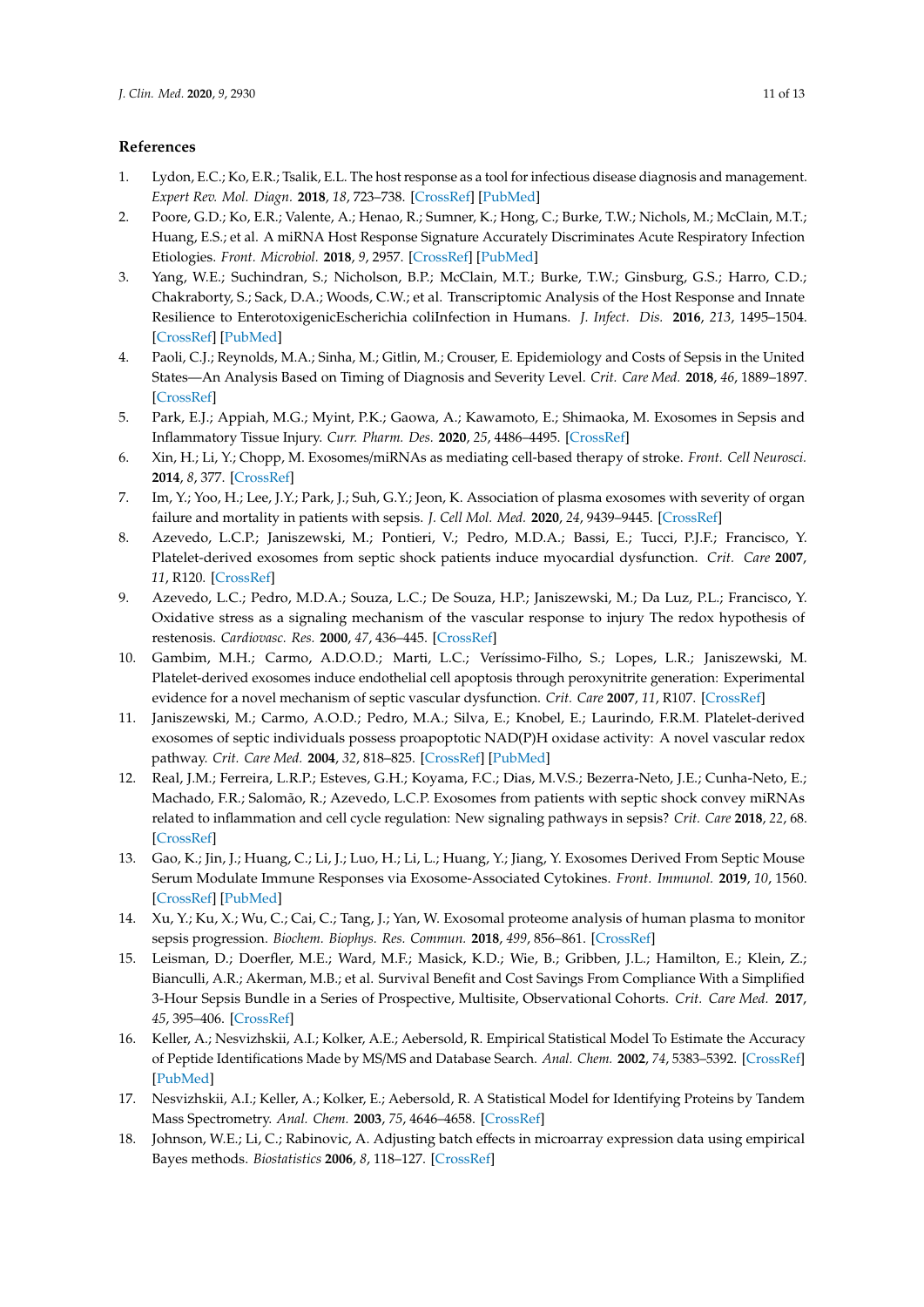- <span id="page-13-0"></span>19. Ritchie, M.E.; Phipson, B.; Wu, D.; Hu, Y.; Law, C.W.; Shi, W.; Smyth, G.K. limma powers differential expression analyses for RNA-sequencing and microarray studies. *Nucleic Acids Res.* **2015**, *43*, e47. [\[CrossRef\]](http://dx.doi.org/10.1093/nar/gkv007)
- <span id="page-13-1"></span>20. Hochberg, Y.; Benjamini, Y. More powerful procedures for multiple significance testing. *Stat. Med.* **1990**, *9*, 811–818. [\[CrossRef\]](http://dx.doi.org/10.1002/sim.4780090710)
- <span id="page-13-2"></span>21. Krämer, A.; Green, J.; Pollard, J.; Tugendreich, S. Causal analysis approaches in Ingenuity Pathway Analysis. *Bioinformatics* **2013**, *30*, 523–530. [\[CrossRef\]](http://dx.doi.org/10.1093/bioinformatics/btt703)
- <span id="page-13-3"></span>22. Ingenuity Pathway Analysis (IPA). Available online: https//[www.qiagenbioinformatics.com](https//www.qiagenbioinformatics.com/products/ingenuity-pathway-analysis)/products/ [ingenuity-pathway-analysis](https//www.qiagenbioinformatics.com/products/ingenuity-pathway-analysis) (accessed on 1 April 2020).
- <span id="page-13-4"></span>23. Knaus, W.A.; Draper, E.A.; Wagner, D.P.; Zimmerman, J.E. Apache ii: A severity of disease classification system. *Crit. Care Med.* **1985**, *13*, 818–829. [\[CrossRef\]](http://dx.doi.org/10.1097/00003246-198510000-00009)
- <span id="page-13-5"></span>24. Vincent, J.L.; Moreno, R.; Takala, J.; Willatts, S.; De Mendonca, A.; Bruining, H.; Reinhart, C.K.; Suter, P.M.; Thijs, L.G. The sofa (sepsis-related organ failure assessment) score to describe organ dysfunction/failure. On behalf of the working group on sepsis-related problems of the european society of intensive care medicine. *Intensive Care Med.* **1996**, *22*, 707–710. [\[CrossRef\]](http://dx.doi.org/10.1007/BF01709751)
- <span id="page-13-6"></span>25. Annane, D.; Renault, A.; Brun-Buisson, C.; Mégarbane, B.; Quenot, J.-P.; Siami, S.; Cariou, A.; Forceville, X.; Schwebel, C.; Martin-Loeches, I.; et al. Hydrocortisone plus Fludrocortisone for Adults with Septic Shock. *N. Engl. J. Med.* **2018**, *378*, 809–818. [\[CrossRef\]](http://dx.doi.org/10.1056/NEJMoa1705716) [\[PubMed\]](http://www.ncbi.nlm.nih.gov/pubmed/29490185)
- 26. Nguyen, H.T.; Jaehne, A.K.; Jayaprakash, N.; Semler, M.W.; Hegab, S.; Yataco, A.O.C.; Tatem, G.; Salem, D.; Moore, S.; Boka, K.; et al. Early goal-directed therapy in severe sepsis and septic shock: Insights and comparisons to ProCESS, ProMISe, and ARISE. *Crit. Care* **2016**, *20*, 160. [\[CrossRef\]](http://dx.doi.org/10.1186/s13054-016-1288-3)
- <span id="page-13-7"></span>27. Peake, S.L.; Bailey, M.; Bellomo, R.; Cameron, P.A.; Cross, A.; Delaney, A.; Finfer, S.; Higgins, A.; Jones, D.A.; Myburgh, J.A.; et al. Australasian resuscitation of sepsis evaluation (arise): A multi-centre, prospective, inception cohort study. *Resuscitation* **2009**, *80*, 811–818. [\[CrossRef\]](http://dx.doi.org/10.1016/j.resuscitation.2009.03.008) [\[PubMed\]](http://www.ncbi.nlm.nih.gov/pubmed/19467755)
- <span id="page-13-8"></span>28. Latten, G.; Claassen, L.; Jonk, M.; Cals, J.W.L.; Muris, J.W.M.; Stassen, P.M. Characteristics of the prehospital phase of adult emergency department patients with an infection: A prospective pilot study. *PLoS ONE* **2019**, *14*, e0212181. [\[CrossRef\]](http://dx.doi.org/10.1371/journal.pone.0212181) [\[PubMed\]](http://www.ncbi.nlm.nih.gov/pubmed/30730990)
- <span id="page-13-9"></span>29. Nguyen, H.B.; Loomba, M.; Yang, J.J.; Jacobsen, G.; Shah, K.; Otero, R.M.; Suarez, A.; Parekh, H.; Jaehne, A.K.; Rivers, E.P. Early lactate clearance is associated with biomarkers of inflammation, coagulation, apoptosis, organ dysfunction and mortality in severe sepsis and septic shock. *J. Inflamm.* **2010**, *7*, 6. [\[CrossRef\]](http://dx.doi.org/10.1186/1476-9255-7-6) [\[PubMed\]](http://www.ncbi.nlm.nih.gov/pubmed/20181046)
- <span id="page-13-10"></span>30. Rivers, E.P.; Jaehne, A.K.; Nguyen, H.B.; Papamatheakis, D.G.; Singer, D.; Yang, J.J.; Brown, S.; Klausner, H. Early biomarker activity in severe sepsis and septic shock and a contemporary review of immunotherapy trials: Not a time to give up, but to give it earlier. *Shock* **2013**, *39*, 127–137. [\[CrossRef\]](http://dx.doi.org/10.1097/SHK.0b013e31827dafa7)
- <span id="page-13-11"></span>31. Nguyen, H.B.; Rivers, E.P.; Knoblich, B.P.; Jacobsen, G.; Muzzin, A.; Ressler, J.A.; Tomlanovich, M.C. Early lactate clearance is associated with improved outcome in severe sepsis and septic shock. *Crit. Care Med.* **2004**, *32*, 1637–1642. [\[CrossRef\]](http://dx.doi.org/10.1097/01.CCM.0000132904.35713.A7)
- <span id="page-13-12"></span>32. Sander, L.E.; Sackett, S.D.; Dierssen, U.; Beraza, N.; Linke, R.P.; Muller, M.; Blander, J.M.; Tacke, F.; Trautwein, C. Hepatic acute-phase proteins control innate immune responses during infection by promoting myeloid-derived suppressor cell function. *J. Exp. Med.* **2010**, *207*, 1453–1464. [\[CrossRef\]](http://dx.doi.org/10.1084/jem.20091474) [\[PubMed\]](http://www.ncbi.nlm.nih.gov/pubmed/20530204)
- <span id="page-13-13"></span>33. Gabay, C.; Kushner, I. Acute-phase proteins and other systemic responses to inflammation. *N. Engl. J. Med.* **1999**, *340*, 448–454. [\[CrossRef\]](http://dx.doi.org/10.1056/NEJM199902113400607) [\[PubMed\]](http://www.ncbi.nlm.nih.gov/pubmed/9971870)
- <span id="page-13-14"></span>34. Sproston, N.R.; Ashworth, J.J. Role of c-reactive protein at sites of inflammation and infection. *Front. Immunol.* **2018**, *9*, 754. [\[CrossRef\]](http://dx.doi.org/10.3389/fimmu.2018.00754) [\[PubMed\]](http://www.ncbi.nlm.nih.gov/pubmed/29706967)
- <span id="page-13-15"></span>35. Volanakis, J.E. Human c-reactive protein: Expression, structure, and function. *Mol. Immunol.* **2001**, *38*, 189–197. [\[CrossRef\]](http://dx.doi.org/10.1016/S0161-5890(01)00042-6)
- <span id="page-13-16"></span>36. Torzewski, M.; Rist, C.; Mortensen, R.F.; Zwaka, T.P.; Bienek, M.; Waltenberger, J.; Koenig, W.; Schmitz, G.; Hombach, V.; Torzewski, J. C-reactive protein in the arterial intima: Role of C-reactive protein receptor-dependent monocyte recruitment in atherogenesis. *Arter. Thromb. Vasc. Boil.* **2000**, *20*, 2094–2099. [\[CrossRef\]](http://dx.doi.org/10.1161/01.ATV.20.9.2094)
- <span id="page-13-17"></span>37. Urieli-Shoval, S.; Linke, R.P.; Matzner, Y. Expression and function of serum amyloid A, a major acute-phase protein, in normal and disease states. *Curr. Opin. Hematol.* **2000**, *7*, 64–69. [\[CrossRef\]](http://dx.doi.org/10.1097/00062752-200001000-00012)
- <span id="page-13-18"></span>38. Sjaastad, F.V.; Condotta, S.A.; Kotov, J.A.; Pape, K.A.; Dail, C.; Danahy, D.B.; Kucaba, T.A.; Tygrett, L.T.; Murphy, K.A.; Cabrera-Perez, J.; et al. Polymicrobial Sepsis Chronic Immunoparalysis Is Defined by Diminished Ag-Specific T Cell-Dependent B Cell Responses. *Front. Immunol.* **2018**, *9*, 2532. [\[CrossRef\]](http://dx.doi.org/10.3389/fimmu.2018.02532)